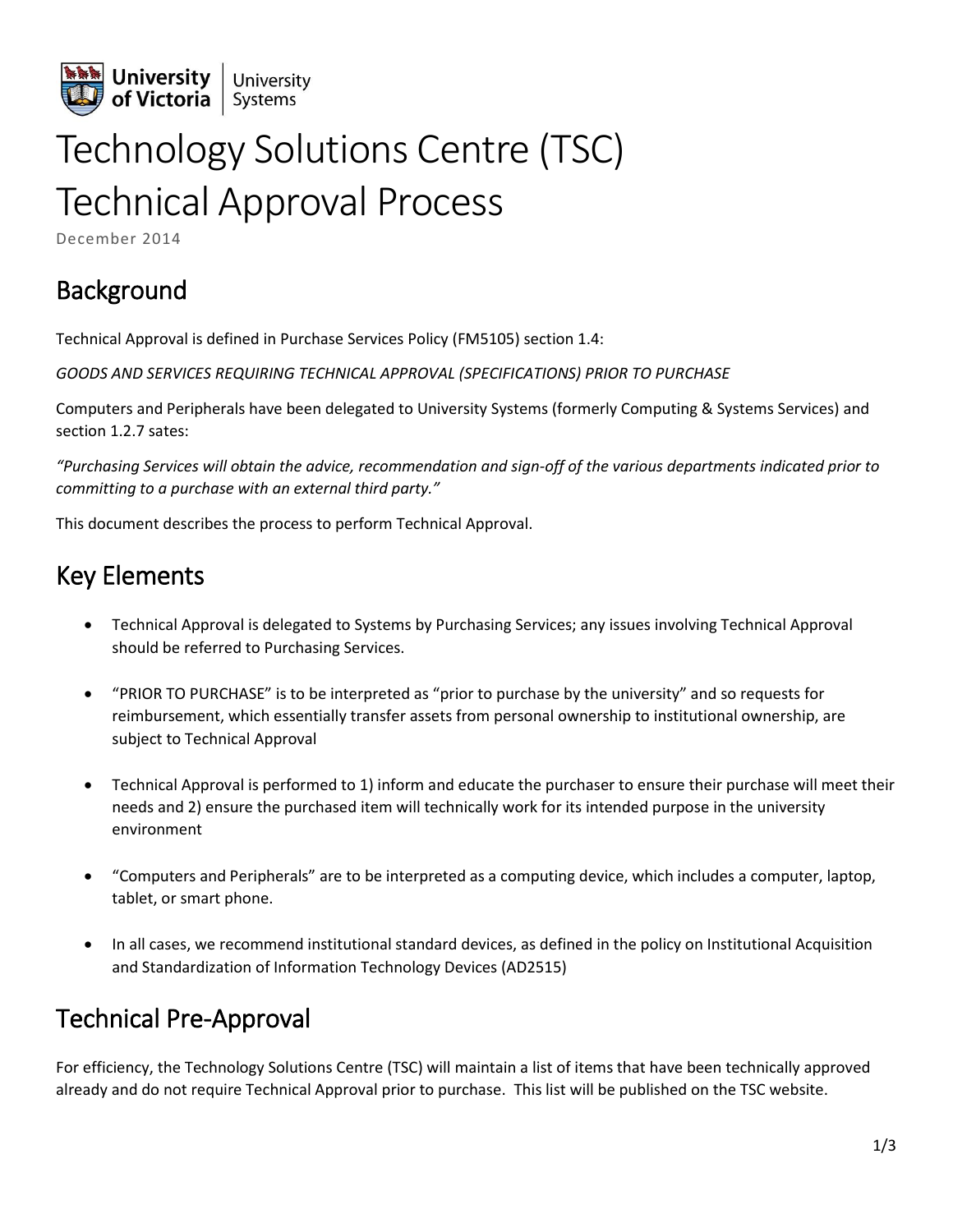# Process

We review the purchase in four dimensions:



### 1. Required Security Capability

Inform: If this device will access or store any Confidential or Highly Confidential data as described in the Information Security Policy (IM7800), encryption must be used.

#### **Personal Computer**

Question: Are you planning on using the university's enterprise whole disk encryption service? Yes – If PC, device requires a Trusted Platform Module (TPM)

Refer client to online documentation regarding the university's enterprise whole disk encryption service and encourage them to contact their departmental support person or Help Desk for assistance.

#### **Smartphone**

Advise whether selected model supports encryption and ActiveSync policies; and encourage them to contact their departmental support person or Help Desk for assistance enabling encryption.

#### **Conditions for Technical Approval Deny:**

Device will store Confidential or Highly Confidential data and does not support any type of encryption.

### 2. Enterprise Compatibility

Inform: Computing devices should be utilizing enterprise operating systems and standard networking protocols and be Canadian Standards Association (CSA) approved as per the manufacturers stipulated use. If it is new equipment, may need to ensure adequate infrastructure exists to operate it including data and power connections. If additional connections are required discuss with client to ensure they are aware of how to make a request.

Question: Is this device CSA compliant?

Question: Is this a specialized research computing device?